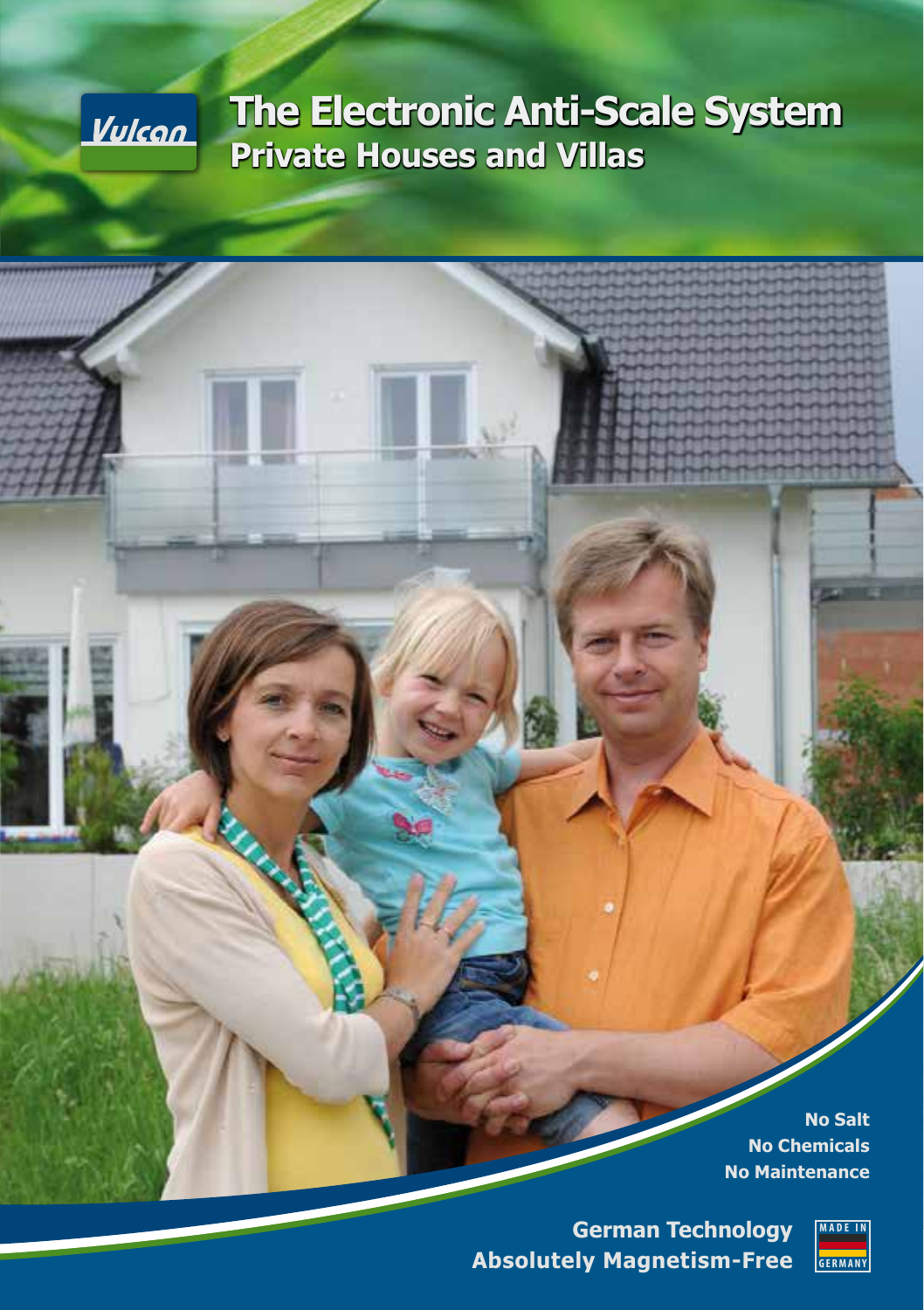

# **Vulcan - The alternative to water softeners**

Water is a valuable resource. However, hard water contains dissolved scale which will eventually build deposits in your pipes and appliances.

Every house owner should use an ecofriendly water treatment system in order to ensure their home is protected against scale and rust. This preserves the value of your home today and for the next generation to come.



**►**



# **Benefits of using Vulcan**

- Reduces of scale deposits in the whole piping system
- Less time and effort on household maintenance and cleaning
- **►** Reducing spotting on glasses, dishware and tiles
- **►** Easier and faster cleaning of kitchens and bathrooms
- **►** Considerable savings on cleaning agents
- **►** Filters, shower heads and basins stay cleaner





Sprinklers and gardening systems stay clean and last longer. Less replacements are required.



Swimming pools are easier to maintain and pool filters stay cleaner. Chemicals and cleaning agents can be reduced.

### **Vulcan - Impulse - Technology**

The Vulcan - Impulse - Technology treats the water with special electronic impulses that take away the adhesive power of the scale particles. Scale components are simply washed away with the water as a fine powder. Vulcan carefully dissolves already existing deposits. In addition, the Vulcan impulses generate a metalcarbonate protective layer that prevents rust and pitting corrosion.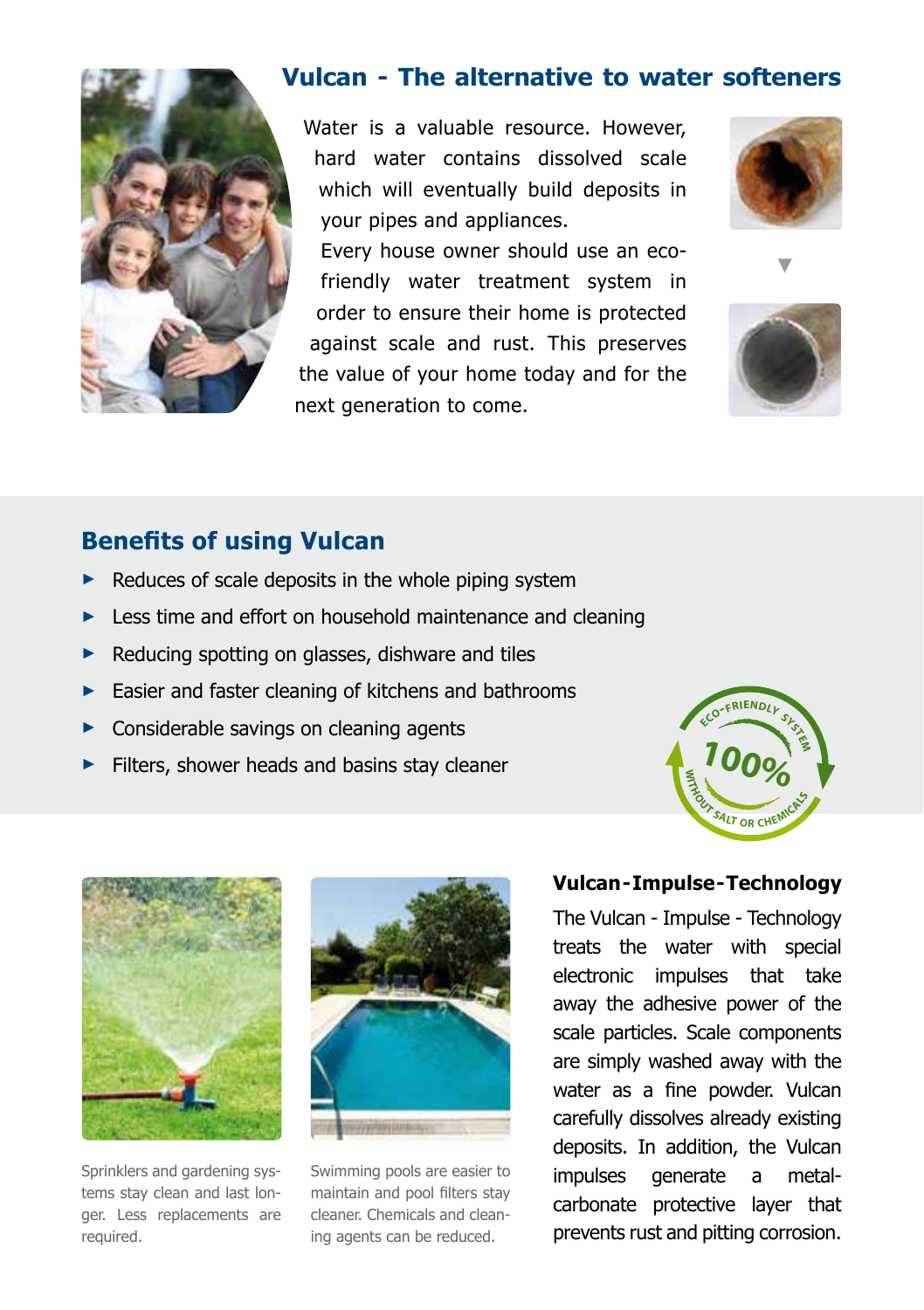

### **Simple Do-It-Yourself installation**

Vulcan is a Do-It-Yourself product and is easily installed within a few minutes without the need to cut the pipes. To install Vulcan you do not need any tools.

Place Vulcan at the main water supply - this is usually close to the water meter. Vulcan is suitable for indoor and outdoor installation.



#### **The eco-friendly solution for your house**

Hard water can be treated in two ways. **Water softeners** remove calcium by adding salt ions, which drastically increases sodium in your drinking water. The problem with softeners are not only that they tamper with good water quality by adding salt, they also require constant maintenance and refilling of the salt tablets.

**Vulcan** is maintenance-free and does not change the water composition. It leaves calcium and magnesium in the water which are important minerals for the body.





Vulcan 5000 installed in a private house